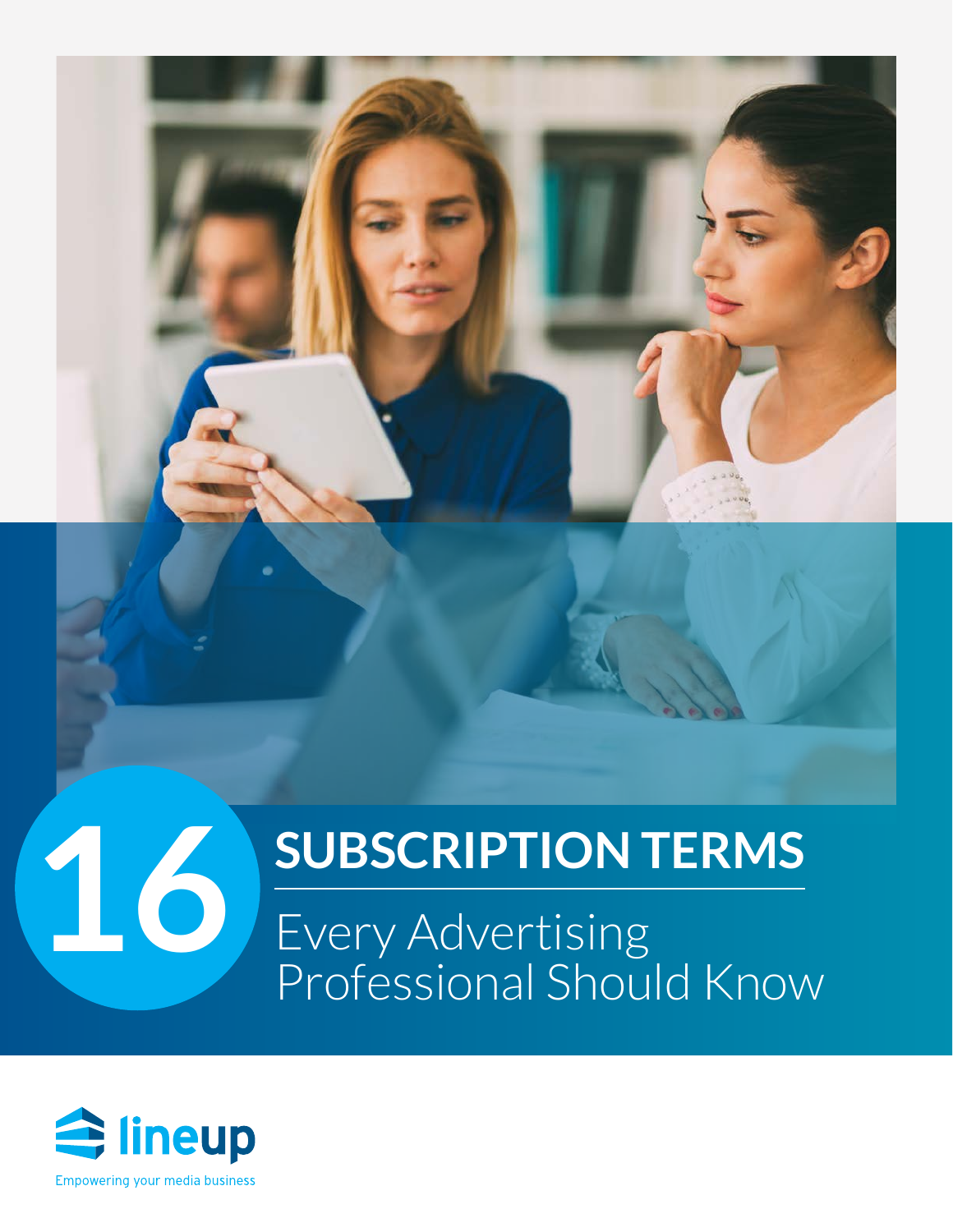# Introduction

Subscription business models have cemented themselves as a dominant feature on the media landscape and an essential complement to traditional advertising models. Subscriptions are also a fan favorite of consumers, among which 27% plan to increase their subscription purchases in 20211.

As an advertising professional, it's crucial to stay up to date on subscriptionrelated industry developments and terms so you can help position your media organization for success in today's economy. However, familiarizing yourself with these terms is only the first step on the journey to a strong combined revenue model for your company.

Collaboration is key. If you lead an advertising team, ensure your staff understand not only the terms in this ebook, but also the relationship between subscriptions and advertising within your media organization. Encourage dialogue with your colleagues in marketing and audience departments to strengthen your knowledge of their areas of the business.

In this ebook, we'll cover 16 subscription terms every advertising professional should know, as well as offer tips for how to keep this information top of mind in your day-to-day.



1 Small Business Trends, ["27% of Consumers Increase Use of Subscription Services"](https://smallbiztrends.com/2020/08/lost-in-transactions-survey-subscription-business.html)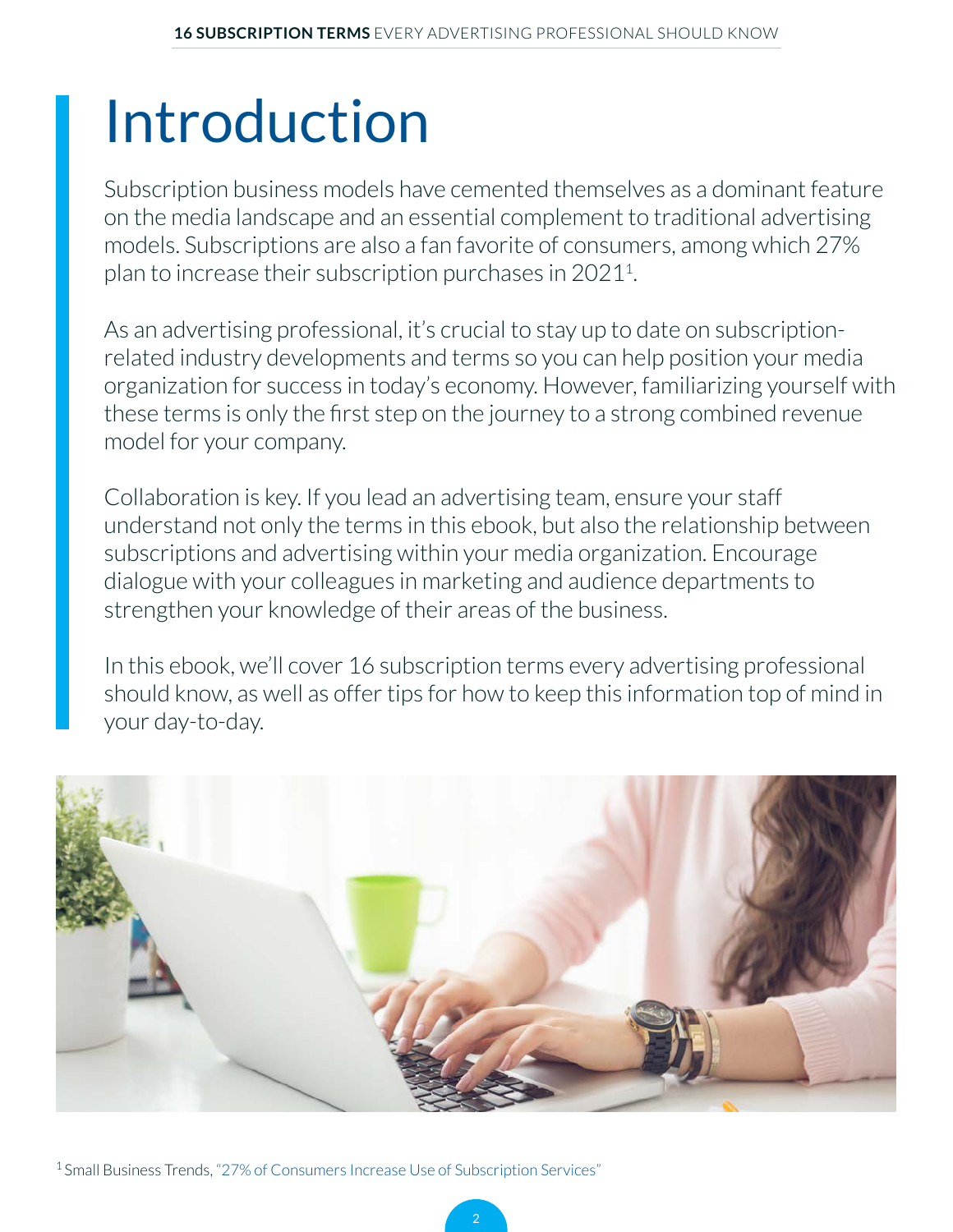| <u>ທ</u>       |
|----------------|
|                |
|                |
| Z<br>$\Box$    |
| m              |
|                |
| E              |
| $\blacksquare$ |
| $\bigcap$      |
|                |
| F              |
|                |
| <u>ဟ</u>       |
|                |
|                |

| 01 | Data management platform           |
|----|------------------------------------|
| 02 | Customer data platform             |
| 03 | Customer lifetime value            |
| 04 | Recurring revenue                  |
| 05 | Paywall                            |
| 06 | <b>Subscription Economy</b>        |
| 07 | Registered user (et al.)           |
| 08 | User journey                       |
| 09 | Funnel vs. engagement wheel        |
| 10 | Idenitity and access management    |
| 11 | First-party data                   |
| 12 | Churn rate                         |
| 13 | Termed vs. evergreen subscriptions |
| 14 | Acquisition vs. retention          |
| 15 | Upsell                             |
| 16 | Customer experience                |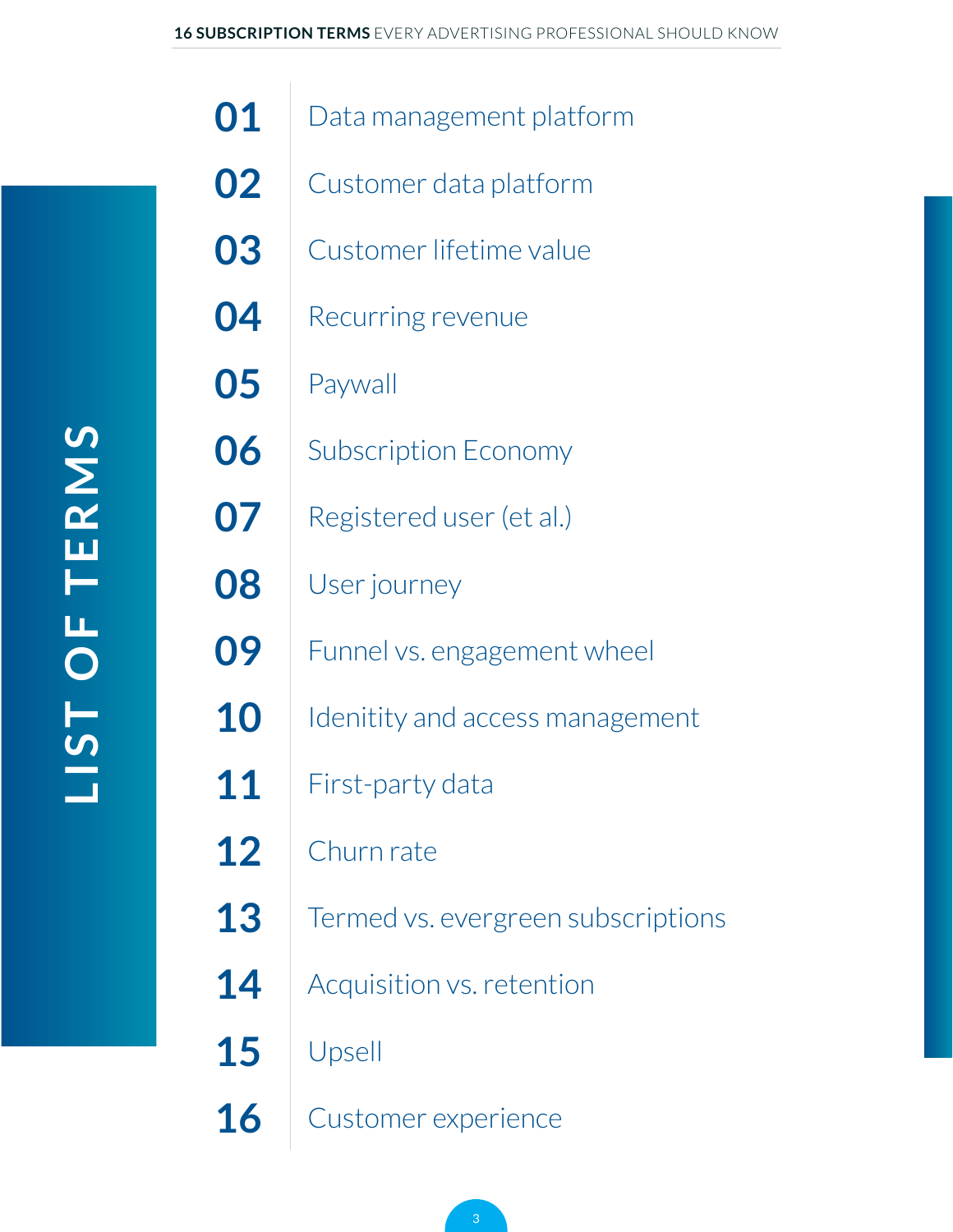#### <span id="page-3-0"></span>**01 Data management platform (DMP)**

DMPs are used to collect and analyze anonymous data such as IP addresses and device IDs. The platforms gather this data from multiple sources, including websites and advertising campaigns, then create a cohesive picture of audience information using this second- and third-party data.

However, the benefits of DMPs don't end there. One major advantage of this technology is that it enables advertisers to not only gather and segment data to better understand their various audiences, but also to launch targeted display ad campaigns through the DMP itself to drive website traffic2.

Having a singular data repository, such as a DMP, empowers media companies to optimize their marketing strategies and it impacts their subscription businesses. Access to clean, quality data helps organizations promote their subscription offerings through personalized ad campaigns that they can monitor and tweak as needed, or even create new subscriptions based on audience preferences<sup>3</sup>.

#### **02 Customer data platform (CDP)**

Similar to DMPs, CDPs also gather data from multiple sources. However, what sets the latter platform apart is that CDPs primarily collect first-party data, giving media companies a deeper level of insight into their audiences. CDPs are used to create customer profiles that include personal information such as names and email addresses.

Various media organizations have had success with CDPs. The Economist reduced its acquisition costs by 80% and tripled its digital subscriptions using this technology<sup>4</sup>. In addition, The Boston Globe reported growth in both its ad revenue and premium content subscriptions thanks in part to its CDP5.

The beauty of this technology is that it enables advertisers to not only segment their audiences, but to target those audiences in specific stages along the path to purchase. CDPs can execute cohesive campaigns across multiple channels and different devices, rather than standalone display ad campaigns.

<sup>&</sup>lt;sup>2</sup>Lineup Systems, ["The Move from DMPs to CDPs: What Publishers Need to Know"](https://www.lineup.com/newsroom/industry-analysis/dmps-to-cdps)<br><sup>3</sup>Lineup Systems[, "An In-Depth Guide to Data Management Platforms \(DMPs\)"](https://www.lineup.com/newsroom/industry-analysis/data-management-platform-guide)<br><sup>4</sup>Lytics, ["5 Lytics CDP marketing results that will blow you away"](https://www.lytics.com/blog/five-lytics-cdp-marketing-results-that-will-blow-you-away/)<br><sup></sup>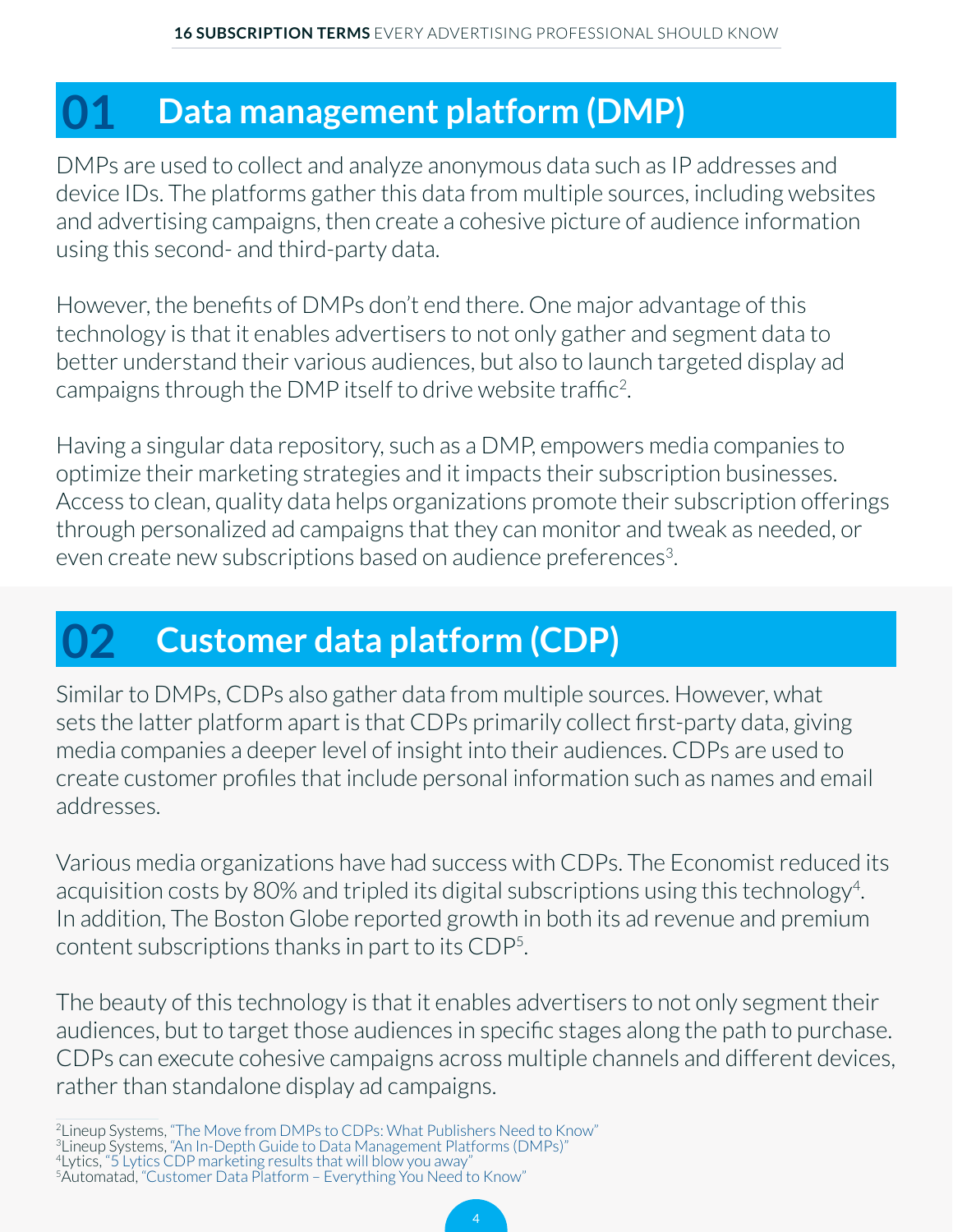#### <span id="page-4-0"></span>**03 Customer lifetime value (CLV)**

It's critical for all media companies to be able to identify and prioritize their most valuable customers in terms of both audiences and brands. While data platforms such as CDPs can help you illustrate an impressively clear picture of your audience, the CLV metric takes this insight to another level.

Determining CLV involves estimating a customer's total spend on your products or services over the course of their entire relationship with your organization. Over three quarters of businesses consider CLV an important metric to track<sup>6</sup>. Here's a simple way to calculate it:

#### **CLV = [Average Transaction Value] x [Number of Transactions] x [Average Length of Customer Relationship]**

Considering that acquiring new customers, such as subscribers, can cost up to 25 times more than retaining current customers, it pays to know which of your audience members have a high customer lifetime value—and ensure that you're delivering them high quality, personalized editorial content and ads regularly<sup>7</sup>.



# amplio

Amplio makes it easy to use CLV to segment your database and better monetize every reader.

[Learn how,](https://www.lineup.com/solutions/amplio) **here.**

6CleverTap, ["Customer Lifetime Value: What is it and How to Calculate"](https://clevertap.com/blog/customer-lifetime-value/#:~:text=Customer%20Lifetime%20Value%20Statistics,a%2025%25%20increase%20in%20profit.&text=Acquiring%20a%20new%20customer%20is,than%20retaining%20an%20existing%20customer.&text=Existing%20customers%20spend%2067%25%20more%20on%20average%20than%20new%20customers.) 7CleverTap, ["Customer Lifetime Value: What is it and How to Calculate"](https://clevertap.com/blog/customer-lifetime-value/#:~:text=Customer%20Lifetime%20Value%20Statistics,a%2025%25%20increase%20in%20profit.&text=Acquiring%20a%20new%20customer%20is,than%20retaining%20an%20existing%20customer.&text=Existing%20customers%20spend%2067%25%20more%20on%20average%20than%20new%20customers.)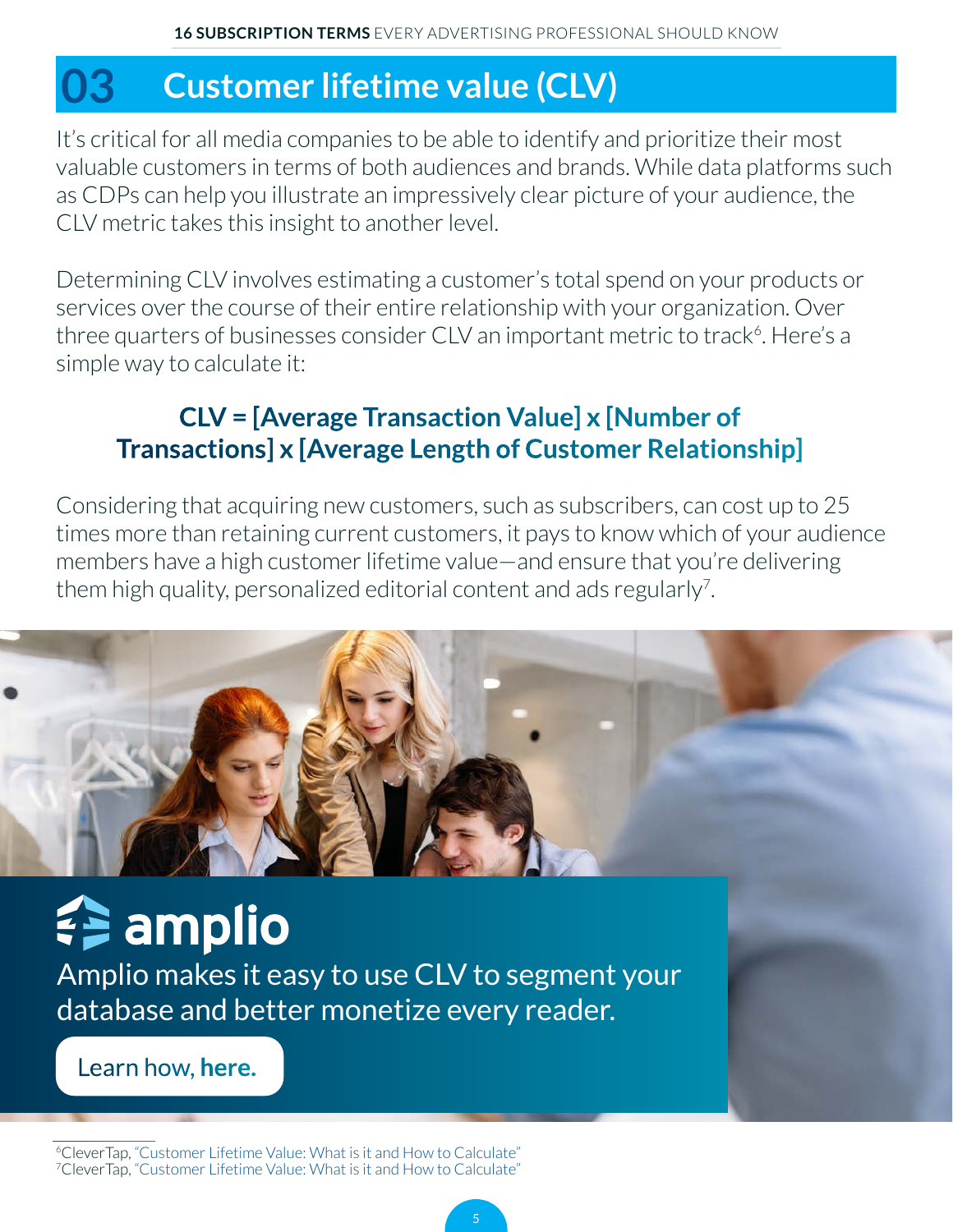#### <span id="page-5-0"></span>**04 Recurring revenue**

Netflix. Disney+. Spotify. These are all examples of household names with subscription-based recurring revenue models. When a customer signs up for a service of this nature on a recurring basis, they typically get charged either a monthly or yearly fee, which equals consistent revenue for the business<sup>8</sup>.

Creating subscription offerings and implementing a recurring revenue model can help media organizations weather difficult economic times. For example, in the softwareas-a-service industry, which is known for its subscription business model, subscription revenue increased 12% even during the COVID-19 pandemic<sup>9</sup>.

Today, 76% of companies view subscription models as a way to drive customer retention (which can ultimately increase CLV because customers tend to spend more money with a company after the first year of business with that vendor)<sup>10</sup>. In addition to generating predictable revenue, this business model makes it easier for media organizations to gather a higher volume of audience data over a longer period of time to better understand subscribers and their preferences.

## **05 Paywall**

Paywalls are a foundational component of media subscription businesses. As opposed to giving all of your high quality journalism or other content away for free, implementing a paywall entices your audience to sign up for access to the best of the best that you have to offer. There are several different kinds of paywalls used by publishers today. Let's walk through a few of them briefly.

| <b>Metered</b>     | Access to a specific number of free articles in a given time period, like one month.<br>When a user exceeds this number, they'll be prompted to sign up for a subscription.                     |
|--------------------|-------------------------------------------------------------------------------------------------------------------------------------------------------------------------------------------------|
| <b>Hard</b>        | No access to any content without a subscription. This type of paywall is less<br>common, and is usually only used successfully by publishers with a dominant<br>market position in their niche. |
| <b>Freemium</b>    | A combination of free and premium content $11$ .                                                                                                                                                |
| <b>Usage Based</b> | Cost varies and is dictated by content consumption. Customers are typically<br>charged at the end of each month based on their consumption during that time<br>period <sup>12</sup>             |

6

<sup>&</sup>lt;sup>8</sup>FastSpring, ["The Comprehensive Guide to Recurring Revenue"](https://fastspring.com/blog/the-comprehensive-guide-to-subscription-revenue/)<br><sup>9</sup>Fusebill, "11 Stats that Show How SaaS and The Recurring Revenue Software Model Is REALLY Doing"

<sup>&</sup>lt;sup>10</sup>FastSpring, ["The Comprehensive Guide to Recurring Revenue"](https://fastspring.com/blog/the-comprehensive-guide-to-subscription-revenue/)<br><sup>10</sup>FastSpring, "The Comprehensive Guide to Recurring Revenue"<br><sup>11</sup>Chartbeat, ["Paywall model breakdown: The current landscape and new frontier"](https://blog.chartbeat.com/2020/02/12/paywall-model-landscape-breakdown/#:~:text=Freemium%20paywall%20models%3A%20A%20mixed,%2C%20like%20telethon%20or%20cronut)<br><sup>12</sup>Baremetrics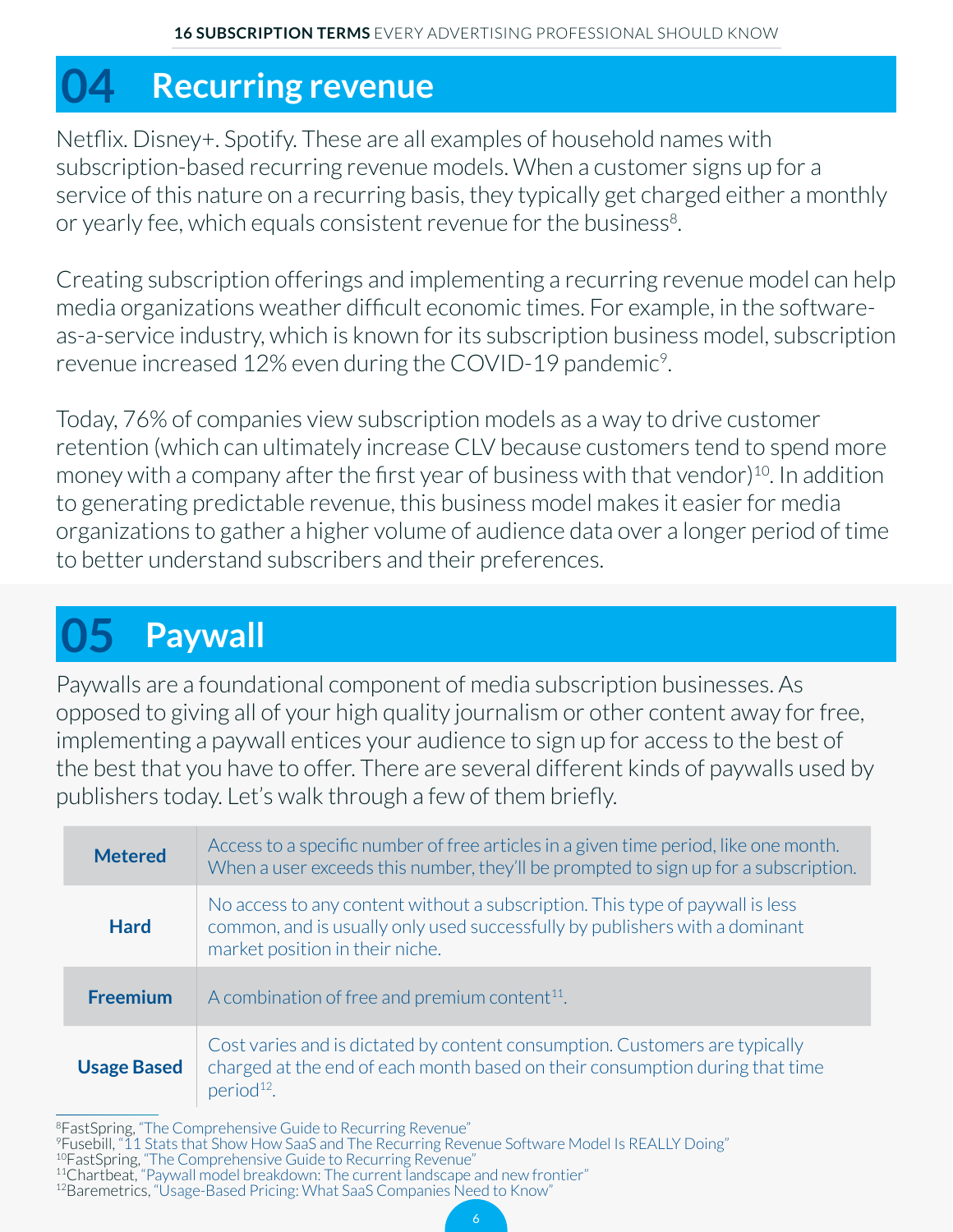#### <span id="page-6-0"></span>**06 Subscription economy**

The subscription economy consists of businesses that sell subscriptions to customers. It spans myriad sectors (media, food delivery, and home exercise have taken center stage in 2020) and is expected to grow into a \$243-billion market by 2022—up significantly from \$152 billion in 2018. In the U.S. alone, 42% of men and 28% of women have at least three subscriptions<sup>13</sup>.

An evolution of the product economy, which was based on one-off sales, the subscription economy enables media organizations to build and leverage longterm customer relationships. This means customer loyalty has become increasingly important, as has the data businesses use to personalize their offerings and make them more attractive to consumers.

"Running a subscription company means there's a continuing relationship with the customer. No longer does the business-customer relationship end with the swipe of a credit card," said marketing expert Neil Patel<sup>14</sup>.



What does this mean for advertising professionals? In the subscription economy, audience expectations around quality content are high, and the same can be said for expectations around personalized advertising. By collaborating with your marketing and audience teams, you can ensure you deliver on both areas.

13Payvision, ["Must-know trends for success in the \\$240B+ subscription economy"](https://www.payvision.com/payment-insights/trends/must-know-trends-for-success-in-the-240-billion-dollar-subscription-economy/) 14Neil Patel, ["How to Excel at the Subscription Economy"](https://neilpatel.com/blog/excel-at-subscription-economy/)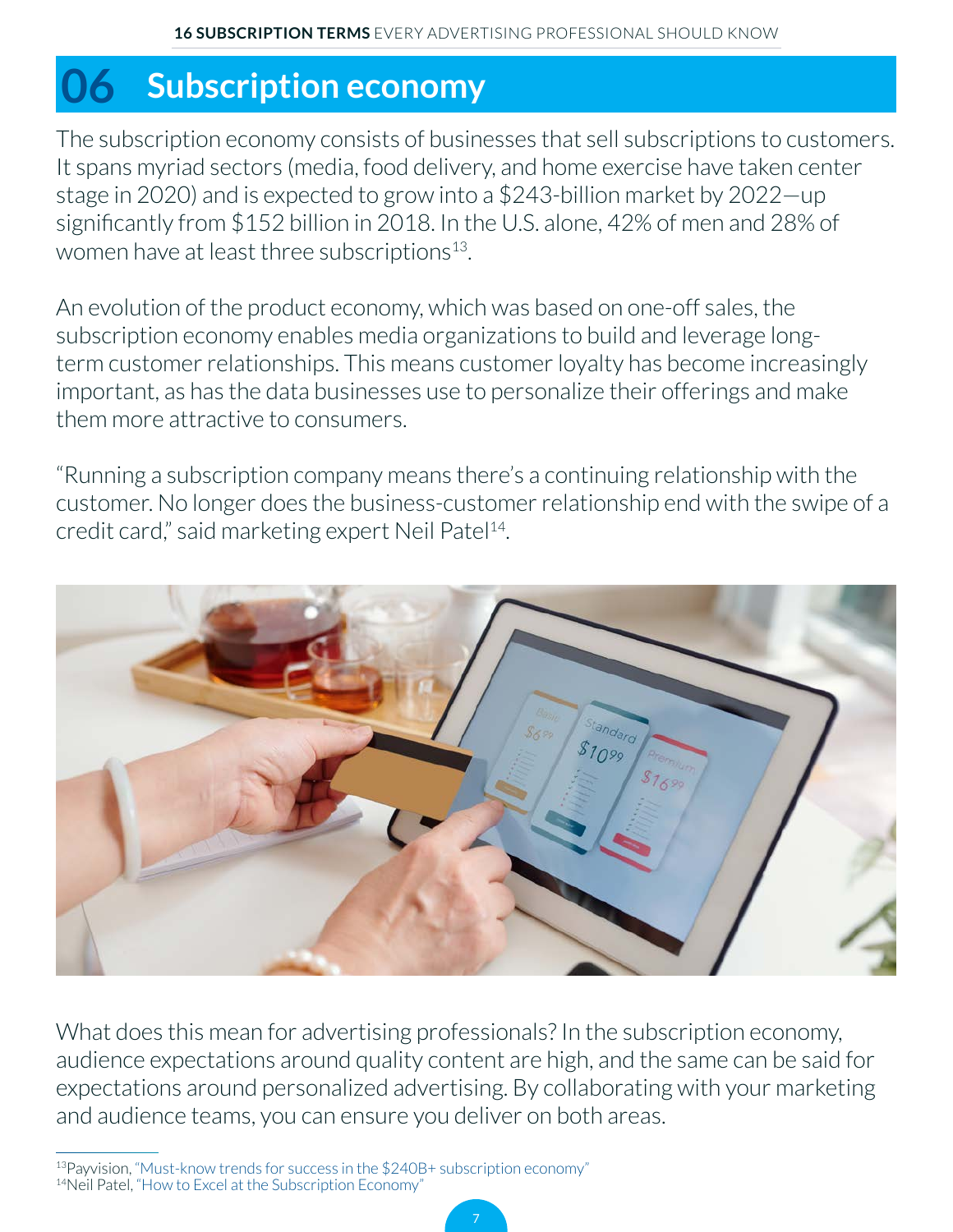#### <span id="page-7-0"></span>**07 Registered user (et al.)**

Registered user. Subscriber. Reader. Member. Customer. With multiple ways to refer to our audiences, it begs the question: what's the difference between all of these terms?

| <b>Registered</b><br><b>User</b> | Someone who has provided personal information to your media organization,<br>either by purchasing a product or signing up for a service or account <sup>15</sup> .                                                                                                                                                 |
|----------------------------------|--------------------------------------------------------------------------------------------------------------------------------------------------------------------------------------------------------------------------------------------------------------------------------------------------------------------|
| <b>Subscriber</b>                | The defining factor of this type of customer is that they've signed up for<br>scheduled, recurring transactions with your business, which makes them a<br>more valuable customer than someone who has only made a purchase on one<br>$occasion16$ .                                                                |
| <b>Reader</b>                    | Anyone who reads your publication, including your paid or free content.<br>Readers don't have to be registered users, subscribers, members, or<br>customers.                                                                                                                                                       |
| <b>Member</b>                    | A membership business model goes beyond even a subscription model in that<br>members often get access to events and experiences, as well as a platform to<br>connect with other members. Membership payments are typically monthly or<br>yearly recurring transactions <sup>17</sup> .                             |
| <b>Customer</b>                  | This refers to anyone who has made a purchase from your media company,<br>including a one-time transaction. Customers are far less loyal to your<br>business than subscribers or members, which generally results in precarious<br>revenue stability that's more difficult for your business to predict and track. |

Why do these distinctions matter? As an advertising professional, your customers are your media organization's advertisers. What's most valuable to these brands is your ability to get their messages in front of your most engaged audience segments: your subscribers and members. So, you should get to know these folks very well.



15Computer Hope, ["What is a Registered User?"](https://www.computerhope.com/jargon/r/regiuser.htm) <sup>16</sup>Cratejoy, ["What's the Difference Between a Subscriber and Customer?"](https://www.cratejoy.com/sell/blog/difference-between-subscriber-and-customer/) 17Daily Buzz, ["The Difference Between Memberships and Subscriptions"](https://associationsnow.com/2018/09/daily-buzz-difference-memberships-subscriptions/#:~:text=A%20subscription%20model%20requires%20people,to%20such%20a%20robust%20community)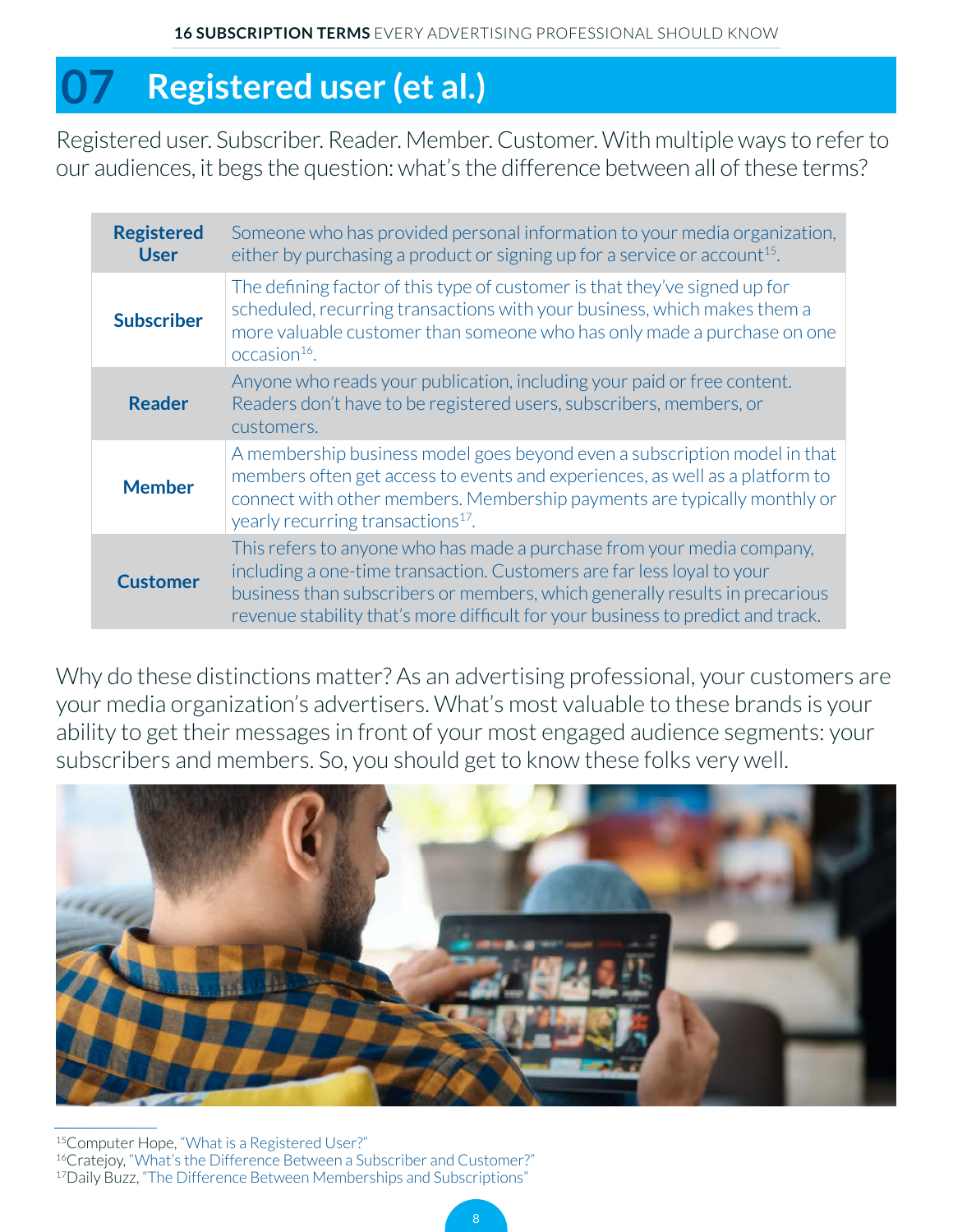#### <span id="page-8-0"></span>**08 User journey**

You've likely had the experience of visiting a website with poor navigation, only to bounce off the site frustrated that you couldn't find the information you were looking for. This is the beginning of the user journey—a path that leads all the way to recurring revenue for your media company, if you get it right.

Visually mapping the user journey involves carefully considering a series of actions that form relationships between your business and your various audience segments. These actions can include visiting your website and reading an article, clicking on one of your ads on social media, receiving your daily newsletter focused on a specific beat such as politics or sports, and many other types of engagement with the goal of driving subscriptions.

"Turning first-time users into long-term customers requires an understanding of where your users are coming from and what they want to do. User journey mapping helps you keep user motivation at the front of your mind and create user experience flows that get users where they want to go," according to Appcues<sup>18</sup>.

Organizations that use customer journey maps can decrease their cost of service by up to 20%19. However, it's not enough to set it and forget it you must monitor the effectiveness of your user journeys and leverage data to make adjustments as needed.



<sup>18</sup>Appcues, ["A complete guide to user journey mapping"](https://www.appcues.com/blog/user-journey-map)

<sup>19</sup>Forbes, ["50 Stats That Prove The Value Of Customer Experience"](https://www.forbes.com/sites/blakemorgan/2019/09/24/50-stats-that-prove-the-value-of-customer-experience/?sh=777e54054ef2)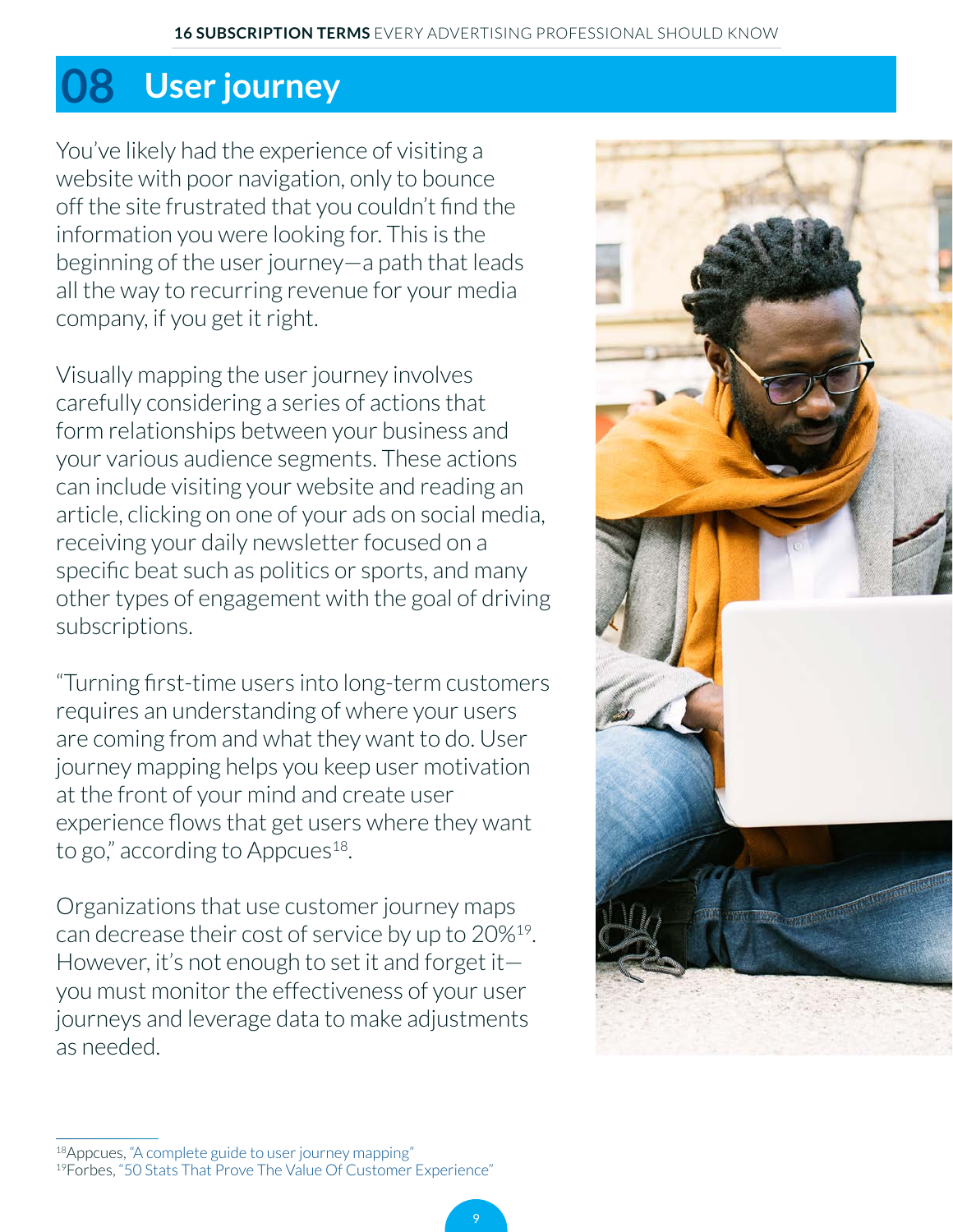#### <span id="page-9-0"></span>**09 Funnel vs. engagement wheel**

As an advertising professional, you're likely familiar with a traditional sales funnel that has a goal of getting your audience to make a purchase. In the subscription economy, the sales funnel is more of an engagement wheel, with a focus on retaining subscribers and preventing churn (which we'll dig into later in this ebook). Here's how it works:

| <b>Awareness</b>  | This is the stage where your audience first engages with your media<br>organization's content. They may have found an article on your website via<br>search or may have seen a display ad promoting your brand on social media.                                                                                                                                                                                                                                                                                                                                       |
|-------------------|-----------------------------------------------------------------------------------------------------------------------------------------------------------------------------------------------------------------------------------------------------------------------------------------------------------------------------------------------------------------------------------------------------------------------------------------------------------------------------------------------------------------------------------------------------------------------|
| <b>Engagement</b> | You need to keep your eye on several data points when it comes to engagement.<br>It's important to know your most engaged readers, listeners, or viewers who<br>aren't already subscribers so you can nurture them and drive conversions. In<br>addition, it's crucial to know your least engaged subscribers so you can prevent<br>customer churn. Tracking metrics such as site visits, time spent on various<br>webpages, e-newsletter open and click through rates, and content shares can<br>give you valuable insight into your audience's level of engagement. |
| <b>Conversion</b> | Your team can choose what a conversion means to you, but for the purposes<br>of this ebook, we'll focus on the moment when a registered user, reader, or<br>customer becomes a subscriber. Keep in mind, this is not where the funnel<br>ends!                                                                                                                                                                                                                                                                                                                        |
| <b>Retention</b>  | This stage is what transforms the traditional sales funnel into an engagement<br>wheel. It's critical to keep your brand top of mind with subscribers by delivering<br>an excellent customer experience, and eventually transitioning them from<br>monthly to annual payment models <sup>20</sup> .                                                                                                                                                                                                                                                                   |

#### **10 Identity and access management (IDAM)**

IDAM is essential for every media company, with cybersecurity concerns on the rise and 36 billion records exposed by data breaches in the first six months of 2020 alone21. Typically overseen by information technology (IT) departments, IDAM involves defining and managing user roles and access levels for both employees and customers, and allowing or preventing access to certain enterprise data.

"The core objective of IDAM systems is to have one digital identity per individual. Once that digital identity has been established, it must be maintained, modified, and monitored throughout each user's 'access lifecycle'," according to CSO<sup>22</sup>.

 $20P$  poynter, ["Here's how the subscriber funnel, or whatever you want to call it, works"](https://www.poynter.org/tech-tools/2018/here%C2%92s-how-the-subscriber-funnel-or-whatever-you-want-to-call-it-works/) 21Varonis, ["134 Cybersecurity Statistics and Trends for 2021"](https://www.varonis.com/blog/cybersecurity-statistics/)

<sup>22</sup>CSO, ["What is IAM? Identity and access management explained"](https://www.csoonline.com/article/2120384/what-is-iam-identity-and-access-management-explained.html)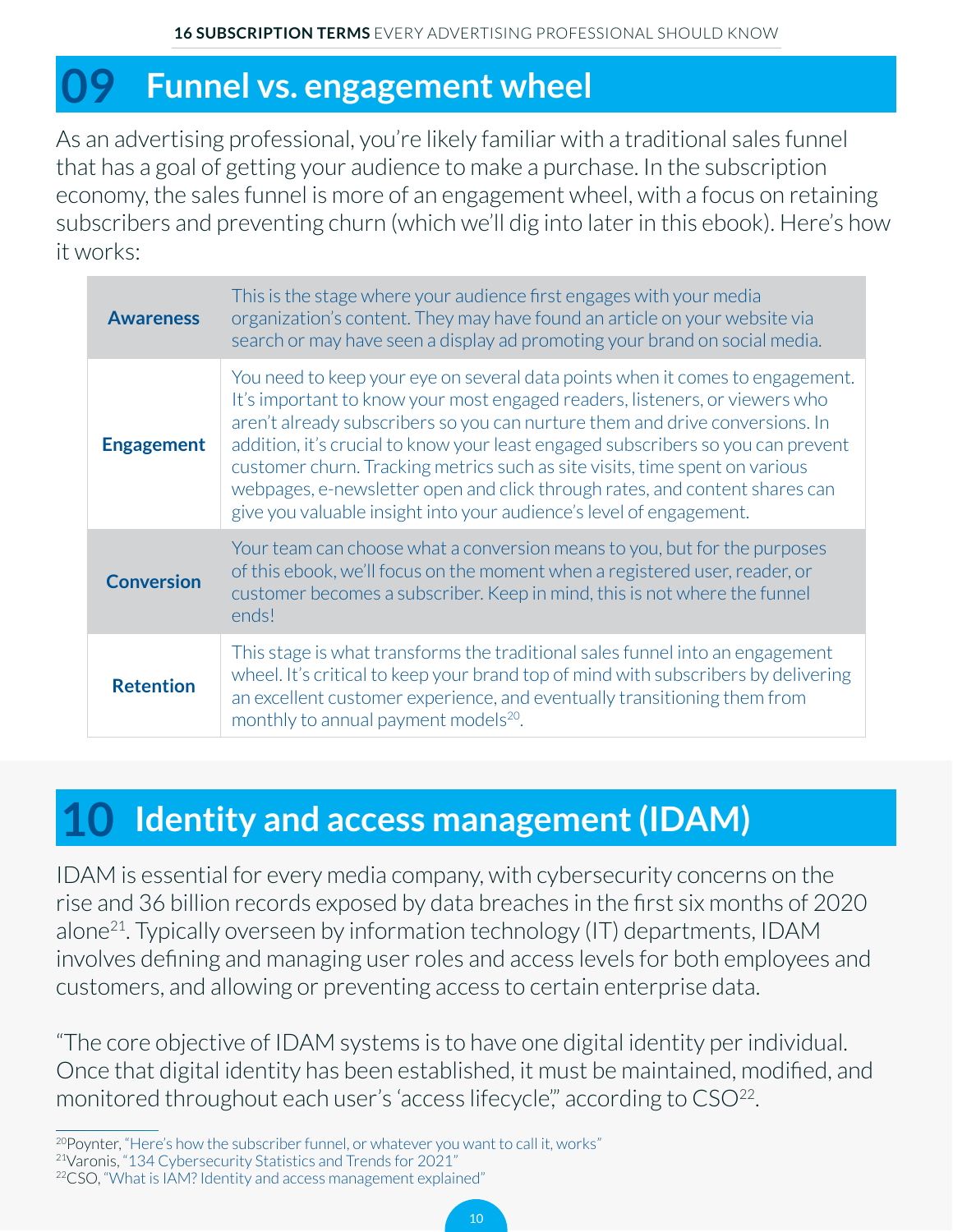#### <span id="page-10-0"></span>**10 Identity and access management (IDAM)** *cont.*

As an advertising professional, it's imperative that you support your media organization's IDAM efforts by keeping the databases you use clean and adhering to data privacy regulations. Considering that 95% of data breaches are the result of human error and the average breach takes 207 days to identify and costs \$3.9 million), media companies and audiences alike have good reason to be concerned<sup>23</sup>. Customer trust is a priceless currency, and robust IDAM policies can help ensure brands steward that trust responsibly.

## **11 First-party data**

Using first-party data as opposed to second- or third-party data in your marketing and advertising efforts—and being transparent about what you do with it—is another way to build trust with your audience. First-party data includes clean and legallyobtained information gathered directly from your users through e-newsletter and subscription sign-up forms as well as other methods involving consent and data privacy law adherence.

Advertising professionals know first-party data is extremely valuable to advertisers because it enables media organizations to create highly personalized and effective advertising packages for different audience segments. Unlike second- or third-party data, your company owns your first-party data and has not collected it from an external source whose commitment to privacy is unknown24.

Robust first-party data also empowers media organizations to create customized subscription offerings to drive audience engagement and revenue. This is a win-win for both business and their customers because superior products and services result in a greater customer experience and a stronger bottom line.



<sup>23</sup>Varonis, ["134 Cybersecurity Statistics and Trends for 2021"](https://www.varonis.com/blog/cybersecurity-statistics/) <sup>24</sup>Lineup Systems, ["Every Article You Need to Read About Advertising Data"](https://www.lineup.com/newsroom/advertising-data-articles)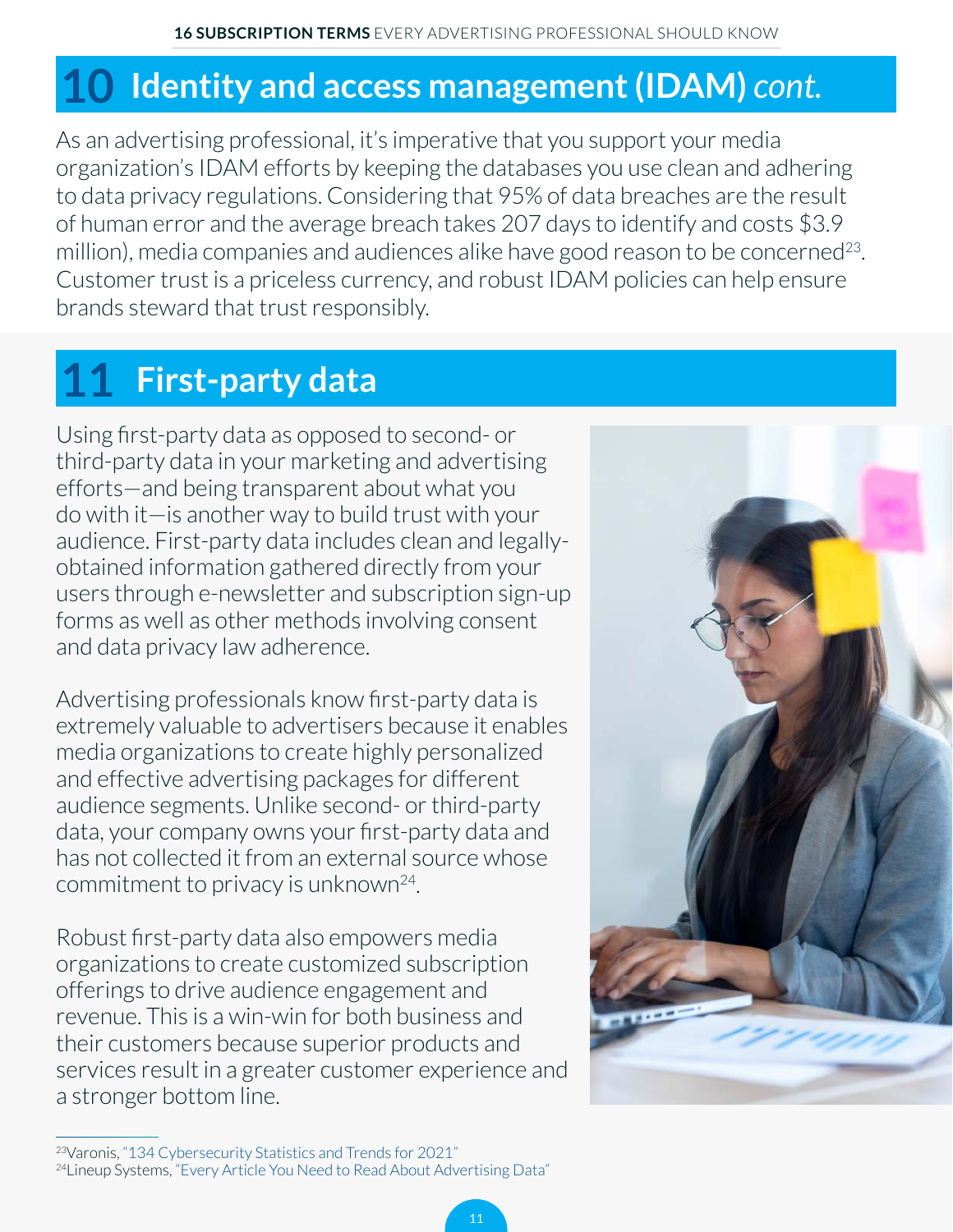## <span id="page-11-0"></span>**12 Churn rate**

Avoiding churn is a mission critical business objective in the subscription economy. Losing customers carries a price tag of \$136 billion annually in the U.S. alone. To complicate matters, churn can be difficult to anticipate since only one in 26 unhappy customers will voice their complaint<sup>25</sup>. With that in mind, media companies must understand and monitor subscriber churn rate. Let's explore how to calculate it.

You can measure churn rate as either the total number or the percentage of subscribers you lost in a particular time period (typically a month, quarter, or year). Churn can include customers who chose not to renew their subscriptions, cancelled their subscriptions, or closed their accounts entirely. For example:

#### **Customer churn rate = [number of subscribers lost in a month] / [number of subscribers at the beginning of that month]**

or

#### **5 / 500 = 1% churn rate26**

As we mentioned previously regarding engagement funnels, tracking engagement is one way to help prevent customer churn. When a subscriber begins spending less time engaging with your content, it's a sign that you need to act quickly to ensure you retain their business. For instance, you could try giving subscribers at risk of churn an exclusive content offering that will let them know you value their loyalty.

#### **13 Termed vs. evergreen subscriptions**

When your customers sign on the dotted line, they generally enter into one of two main types of subscriptions:

| <b>Termed</b>     | These subscriptions have a specific end date and typically follow a cycle of<br>either 12 monthly billing periods or one yearly billing period. Your customers<br>are committed for the entire time. Many organizations offer auto-renew<br>subscription options to help prevent churn at the end of the billing period <sup>27</sup> . |
|-------------------|-----------------------------------------------------------------------------------------------------------------------------------------------------------------------------------------------------------------------------------------------------------------------------------------------------------------------------------------|
| <b>Engagement</b> | These subscriptions don't have an end date. The advantage of this model is<br>that customers don't have to renew their subscriptions, but the disadvantage<br>is that they can cancel at any time $^{28}$ .                                                                                                                             |

25Gravy Solutions, ["Customer Churn and Retention: Top 25 Stats You Need to Know"](https://www.gravysolutions.io/post/customer-churn-rate-and-retention-top-25-stats-you-need-to-know)

<sup>26</sup>WordStream, ["How to Calculate \(And Lower!\) Your Customer Churn Rate"](https://www.wordstream.com/blog/ws/2014/05/12/customer-churn)

27Recurly, ["Subscription Billing Terms"](https://docs.recurly.com/docs/subscription-terms-new)

28Salesforce, ["Evergreen Subscriptions"](https://help.salesforce.com/articleView?id=sf.cpq_evergreen_parent.htm&type=5)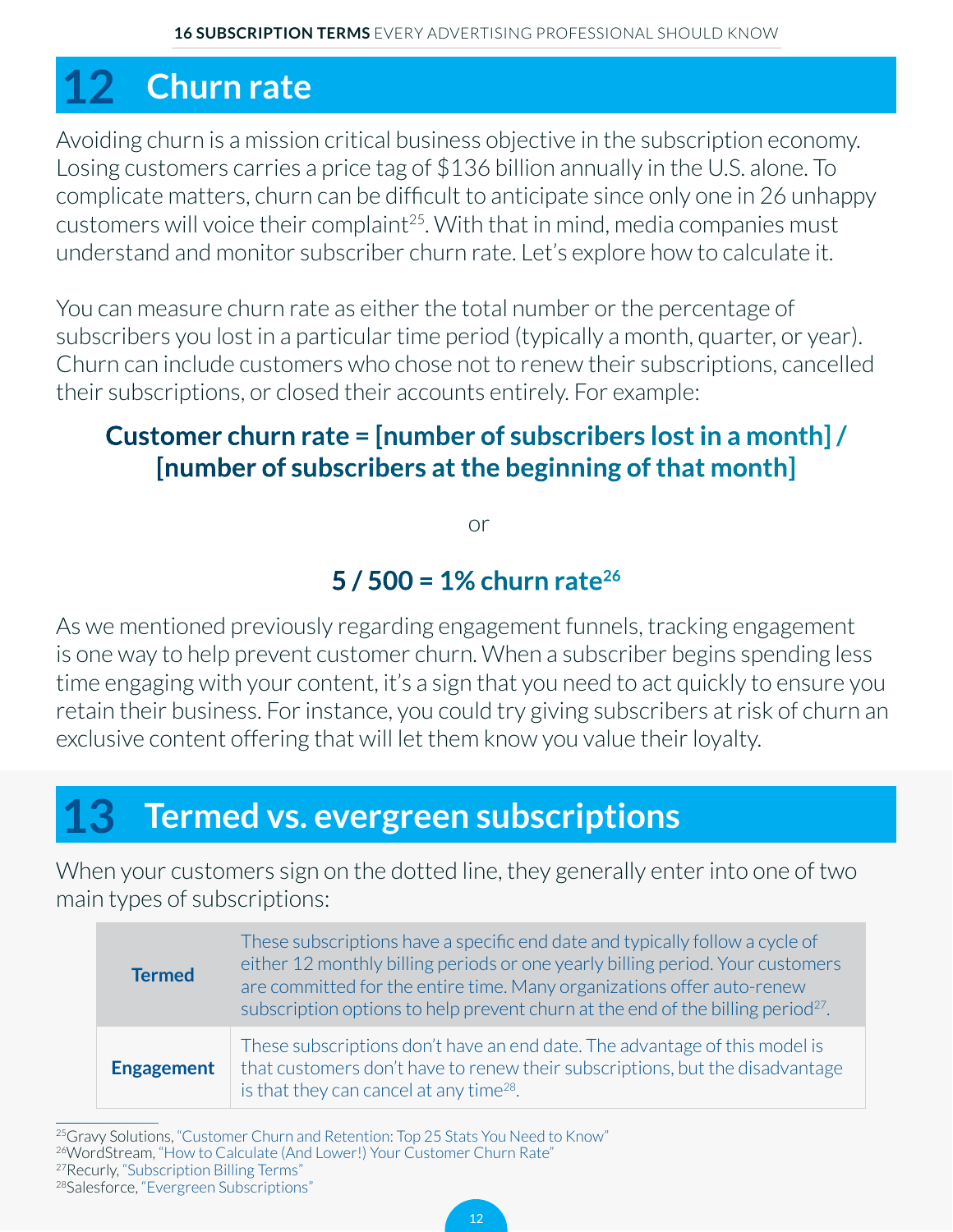#### <span id="page-12-0"></span>**14 Acquisition vs. retention**

Acquisition and retention are both important parts of the engagement wheel for any media organization with a subscription model. Let's break down what each term means.

| <b>Acquisition</b> | This involves gaining new subscribers, which is essential to a healthy<br>subscription revenue stream. As an advertising professional, you have a crucial<br>role to play in this process by creating and tailoring campaigns to various<br>audiences to promote your media company's subscription offerings <sup>29</sup> . |
|--------------------|------------------------------------------------------------------------------------------------------------------------------------------------------------------------------------------------------------------------------------------------------------------------------------------------------------------------------|
| <b>Retention</b>   | This is all about keeping your current customers happy and engaged with your<br>subscription offerings to prevent churn. Establishing and maintaining trust is<br>crucial to customer retention, as is delivering high quality content that your<br>audience finds interesting <sup>30</sup> .                               |

## **15 Upsell**

In the context of the subscription economy, upselling involves inviting your subscribers to purchase a higher subscription level by communicating the benefits of such an upgrade.

"When done correctly, upselling strategies enhance value for a customer while also improving recurring revenue for a subscription-based business," according to Fusebill<sup>31</sup>.

The key to upselling is showing your subscribers you're familiar with their content preferences and providing them with a relevant offering at the right time. Perhaps a subscriber is signed up for a tier one plan, but you've noticed they're occasionally consuming more content and paying for the extra articles they're reading. In this situation, you could upsell a tier two package to lock in greater recurring revenue.

### **16 Customer experience**

We've left the best for last, folks. One reason why it's worth your time to familiarize yourself with subscription related terminology is so that you can work with your colleagues across departments to deliver an excellent customer experience to your audience.

Nearly 70% of customers who cancel subscriptions cite poor customer service as the reason for their cancelation<sup>32</sup>. The greater your understanding of the subscription economy, the better you'll be able to attract, engage, convert, and retain loyal customers.

<sup>29</sup>HubSpot, ["The Ultimate Guide to Customer Acquisition for 2021"](https://blog.hubspot.com/service/customer-acquisition#:~:text=Customer%20acquisition%20is%20the%20process,of%20any%20age%20and%20size)

13

<sup>&</sup>lt;sup>20</sup>Shopify, ["Customer Retention 101: Grow Your Business by Selling More to Current Customers"](https://www.shopify.ca/blog/customer-retention-strategies)

<sup>&</sup>lt;sup>31</sup>Fusebill, ["6 Ways Your Subscription Business Can Upsell for Growth"](https://blog.fusebill.com/subscription-business-upsell-for-growth#:~:text=Upselling%20is%20a%20strategic%20sales,for%20a%20subscription%2Dbased%20business)

<sup>32</sup>Digital Commerce 360, ["Customer experience is key to subscription success"](https://www.digitalcommerce360.com/2019/12/05/customer-experience-is-key-to-subscription-success/)